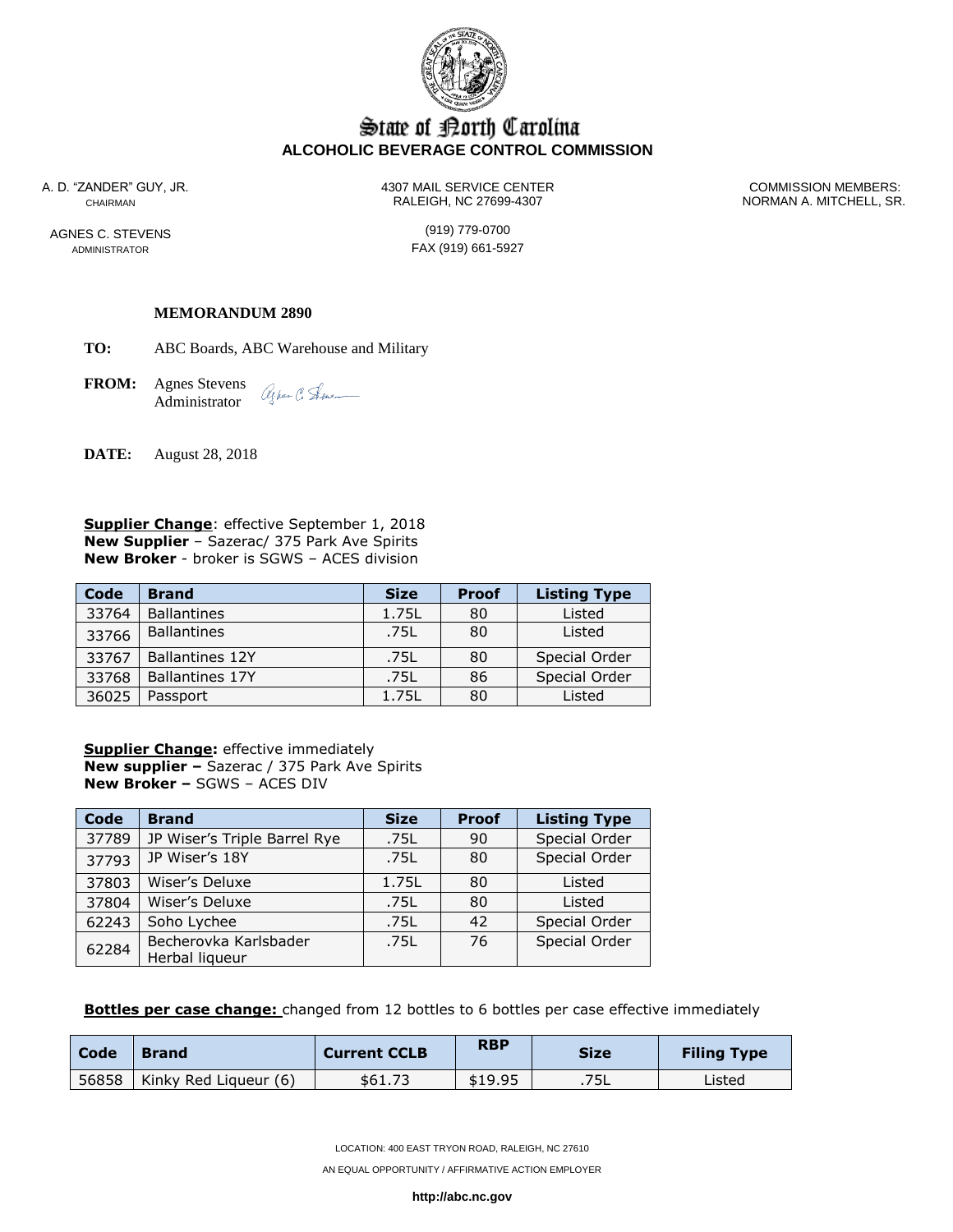**Broker Change:** effective immediately **Supplier –** E&J Gallo **New Broker –** Republic National Dogwood Division

| <b>Code</b> | <b>Brand</b>                      | <b>Size</b> | <b>Proof</b> | <b>Listing Type</b> |
|-------------|-----------------------------------|-------------|--------------|---------------------|
| 21145       | Diplomatico Reserva Exclusiva     | 50ML        | 80           | Special Order       |
| 47154       | Diplomatico Planas                | .75L        | 80           | Special Order       |
| 47156       | Diplomatico Reserva Exclusiva 12Y | .75L        | 80           | Listed              |
| 47157       | Diplomatico Anejo                 | .75L        | 80           | Special Order       |
| 47158       | Diplomatico Ambassador            | .75L        | 80           | Special Order       |
| 47160       | Diplomatico Mantuano              | .75L        | 80           | Special Order       |

# **Supplier Name Change –** formally **Anchor Distilling now dba: Hotaling & CO Broker –** SGWS – ACES DIV

Special orders are attached:

| Code  | <b>Brand</b>               | <b>Size</b> | <b>Proof</b> | <b>Listing Type</b> |
|-------|----------------------------|-------------|--------------|---------------------|
| 00112 | Lot 40 Rye                 | .75L        | 86           | Listed              |
| 40261 | Nikka Coffey Grain Whiskey | .75L        | 90           | Listed              |
| 40262 | Nikka Pure Malt Whiskey    | .75L        | 86           | Listed              |
| 50613 | Calvados Christian Drouin  | .75L        | 80           | Listed              |
| 62286 | Luxardo Maraschino         | 375L        | 22           | Listed              |
| 62288 | Luxardo Maraschino         | .75L        | 64           | Listed              |

Anchor Distilling **(supplier #136)** is now **Hotaling & Co.**

**Remit to address has changed to: Hotaling & Co. 550 Montgomery Street, Suite 300 San Francisco, CA 94111**

The following products did not change to 6 bottles per case August 1 as the supplier originally indicated. They are still a 12 – pack. **Supplier:** Dragon Moonshine Co.

**Broker:** Artisan Group Spirits Co.

| Code  | <b>Brand</b>                     | <b>FOB</b> | <b>RBP Price</b> | <b>Size</b> | <b>Filing Type</b> |
|-------|----------------------------------|------------|------------------|-------------|--------------------|
| 66012 | Dragon Moonshine Apple Moonshine | \$157.90   | \$24.95          | .75L        | Listed             |
| 66013 | Dragon Moonshine Silver Rum      | \$190.15   | \$29.95          | .75L        | Listed             |
| 66014 | Amaretto Moonshine               | \$157.90   | \$24.95          | .75L        | Listed             |

NC Code 20275 has been discontinued and replaced with a regular listing code below. Everything else remains the same.

| Code Brand Name    |
|--------------------|
| 46506 Absolut Elyx |